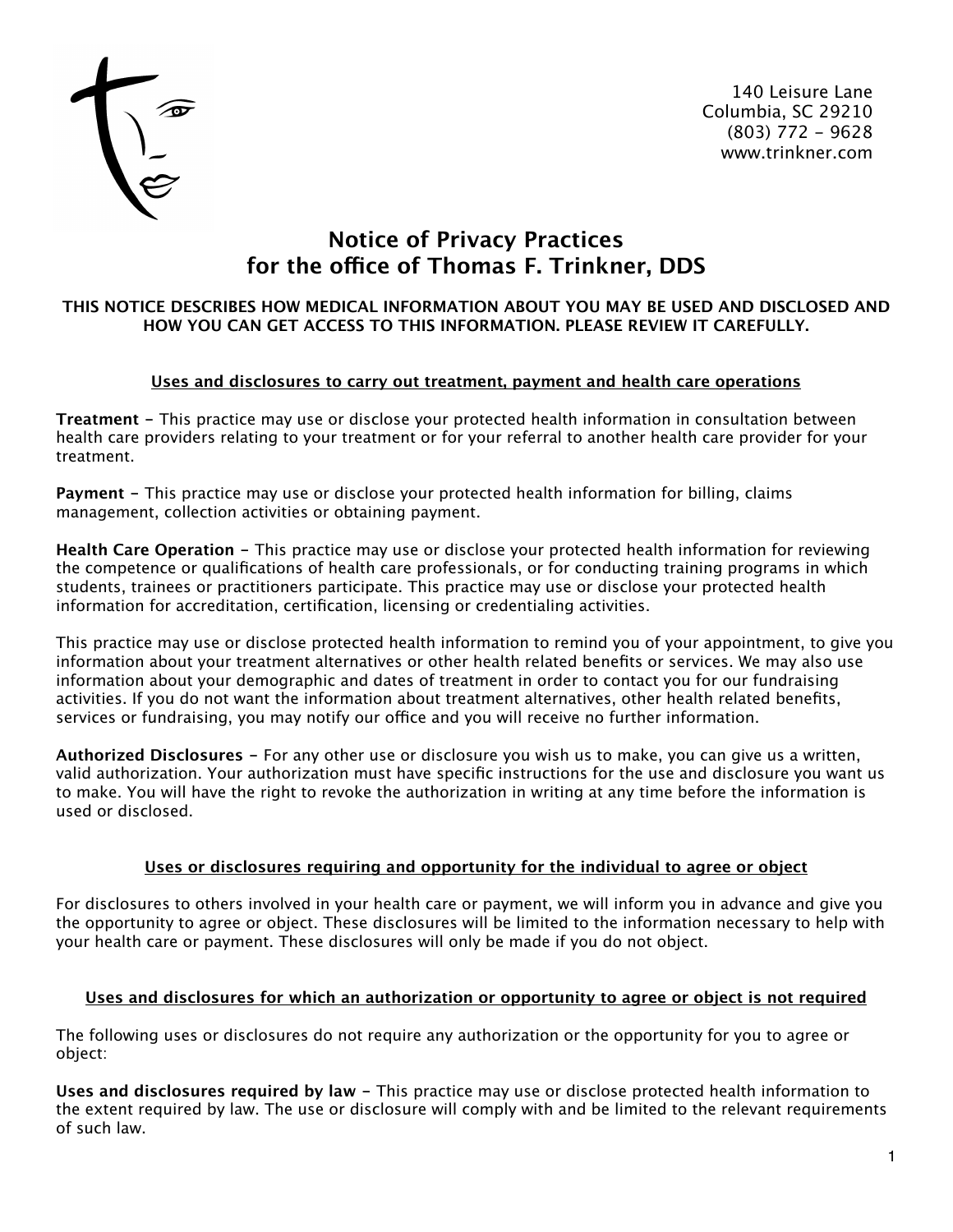**Uses and disclosures for public health activities -** This practice may use or disclose protected health information for the purpose of preventing or controlling disease, injury or disability, including, but not limited to the reporting of disease, injury and vital events such as birth or death.

**Disclosures about victims of abuse, neglect or domestic violence -** This practice may disclose protected health information about an individual whom this practice reasonably believes to be a victim of abuse, neglect or domestic violence.

**Uses and disclosures for health oversight activities -** This practice may disclose protected health information to a health oversight agency for oversight activities authorized by law including audits, civil administration or criminal investigation, inspection, licensure or disciplinary action.

**Disclosures for judicial and administrative proceedings -** This practice may in response to an order of a court or administrative tribunal, provide only the protected health information expressly authorized by such order or a subpoena.

**Disclosures for law enforcement purposes -** This practice may disclose protected health information as required by law including law that requires the reporting of certain types of wounds or other physical injuries.

**Uses and disclosures about decedents -** This practice may disclose protected health information to a coroner or medical examiner for the purpose of identifying a deceased person, determining a cause of death or duties as authorized by law. We may disclose protected health information to a funeral director, as authorized by law, to carry out their duties. This disclosure will be made in reasonable anticipation of death.

**Uses and disclosures for research purposes -** This practice may use or disclose protected health information for research, when the research has been approved by an institutional review board or privacy board, to protect your protected health information.

**Uses and disclosures to avert a serious threat to health or safety -** This practice may, consistent with applicable law and standards of ethical conduct, use or disclose protected health information, in good faith, if we believe the use or disclosure is necessary to prevent or lessen a serious and imminent threat to the health or safety of a person or the public.

**Use and disclosures for specialized government -** This practice may disclose protected health information as authorized by and to the extent necessary to individuals who are Armed Forces personnel for activities deemed necessary by appropriate military command authorities to assure the proper execution of the military mission, if the appropriate military authority has published by notice in the Federal Register.

**Disclosure for workers' compensation -** This practice may disclose protected health information as authorized by and to the extent necessary, to comply with laws relating to workers' compensation or other similar programs, established by law, that provide benefits for work-related injuries or illness without regard to fault.

# **Patient Rights Under HIPAA**

The following information describes your rights under the HIPAA Privacy standard. This practice requires that all requests for the various rights to be made in writing. You should be aware that there may be some situations when there could be limitations placed on your rights. We are required to permit you to request these rights, but we are not required to agree to your request.

## **Right of an individual to request restriction of uses and disclosures**

This practice will permit an individual to request that we restrict uses or disclosures of protected health information about the individual to carry out treatment, payment or health care operations.

## **Confidential communication requirements**